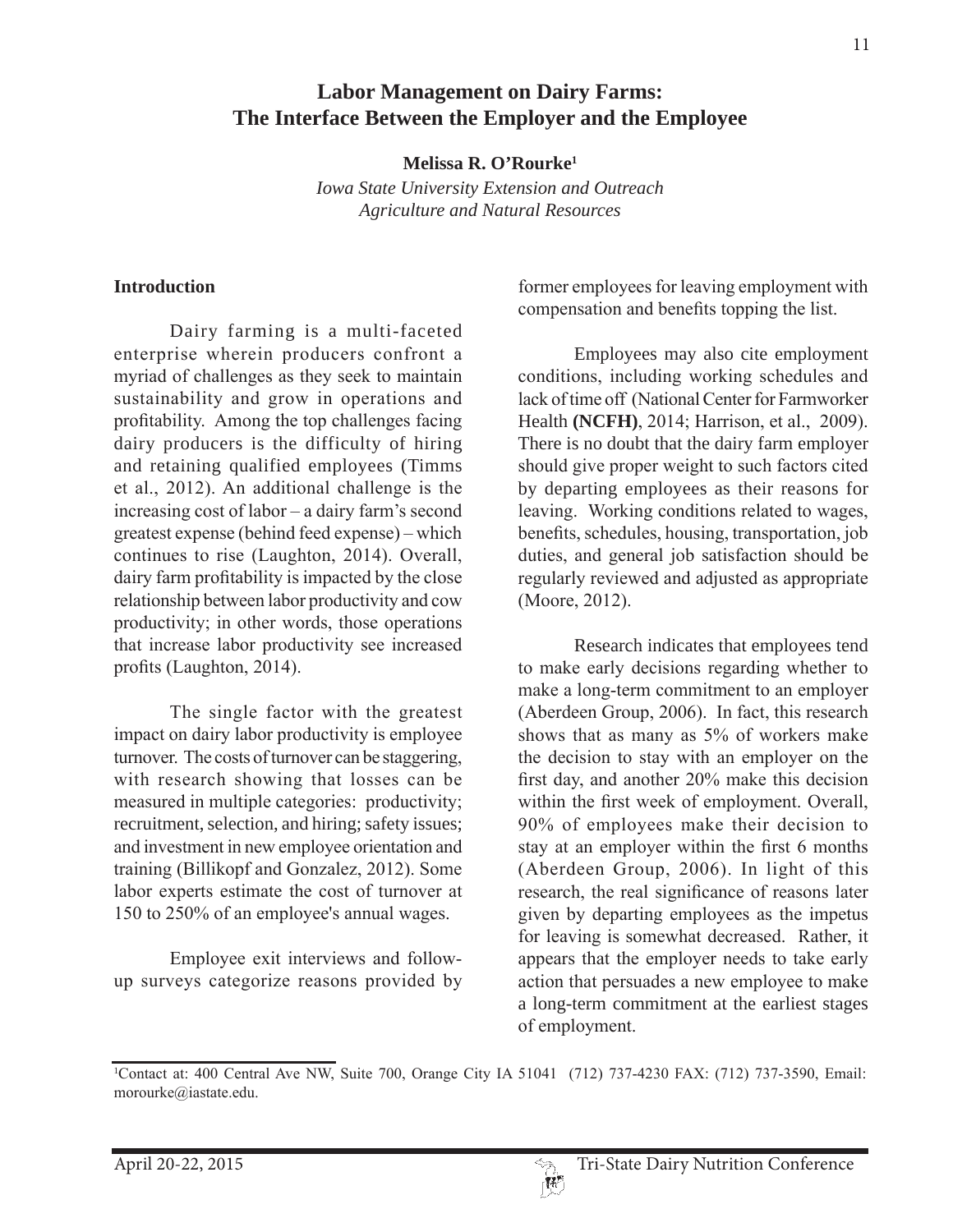Employee orientation is generally thought of as those activities which take place in the initial moments and days of employment, which activities tend to socialize the new employee and prepare the individual for ongoing training activities. Another term for the process is "onboarding"  $-$  defined as: "[A] support process for new employees designed to manage a variety of tasks and requirements initiated when a new applicant is hired and has accepted the position" (Aberdeen Group, 2006). Further:

"New employees often feel that the attention they receive during the pre-hire stages is abandoned once they are onboard. As a result, these individuals are left with a negative impression of their new work environment. In order to improve retention rates and time to productivity, [employers] need to focus on developing a comprehensive onboarding process"  $(Aberdeen Group, 2006).$ 

While it is impossible to control for all factors during the early days of employment, research indicates that significant reduction in employee turnover can be achieved through effective employee orientation programs (Nobel,  $2013$ ). This research involved dividing entry-level customer service employees into 2 groups (herein Alpha and Beta) and providing those two groups with similar but distinctive orientation and socialization experiences during the first minutes or hours of employment. The key elements of these early orientation exercises are described herein:

## *Alpha group – early orientation exercises*

The senior leader spent 15 minutes with the Alpha Group, discussing ways in which "working here will enable you to express your individuality."

- Alpha Group employees were asked to complete an exercise ranking the individual strengths they would exhibit if stranded on a life raft at sea. Group members spent time discussing and considering how their responses might differ from those of their colleagues.
- Alpha Group members answered questions about their individual strengths. A representative question would be, "What is unique about you that leads to your happiest times and best performance at work?" Alpha Group members then spent time discussing and sharing responses to these individual strength questions.
- At the end of this session, Alpha Group members were presented with new fleece sweatshirts. These shirts were embroidered with the new employee's individual name. Each Alpha Group member was also provided with an organization name badge. The new employees were asked to wear the shirt and name badge throughout the initial orientation and training period.

#### *Beta group – early orientation exercises*

- In the Beta Group, a Senior Leader plus a lead worker spent 15 minutes talking to the new employees about "why our company is a great place to work."
- Beta Group members were presented with a set of written questions and asked to spend 15 minutes writing answers. A representative question would be, "What did you hear about our Company today that you would be proud to tell your family about?"
- Beta Group members then spent time discussing their answers to the written questions.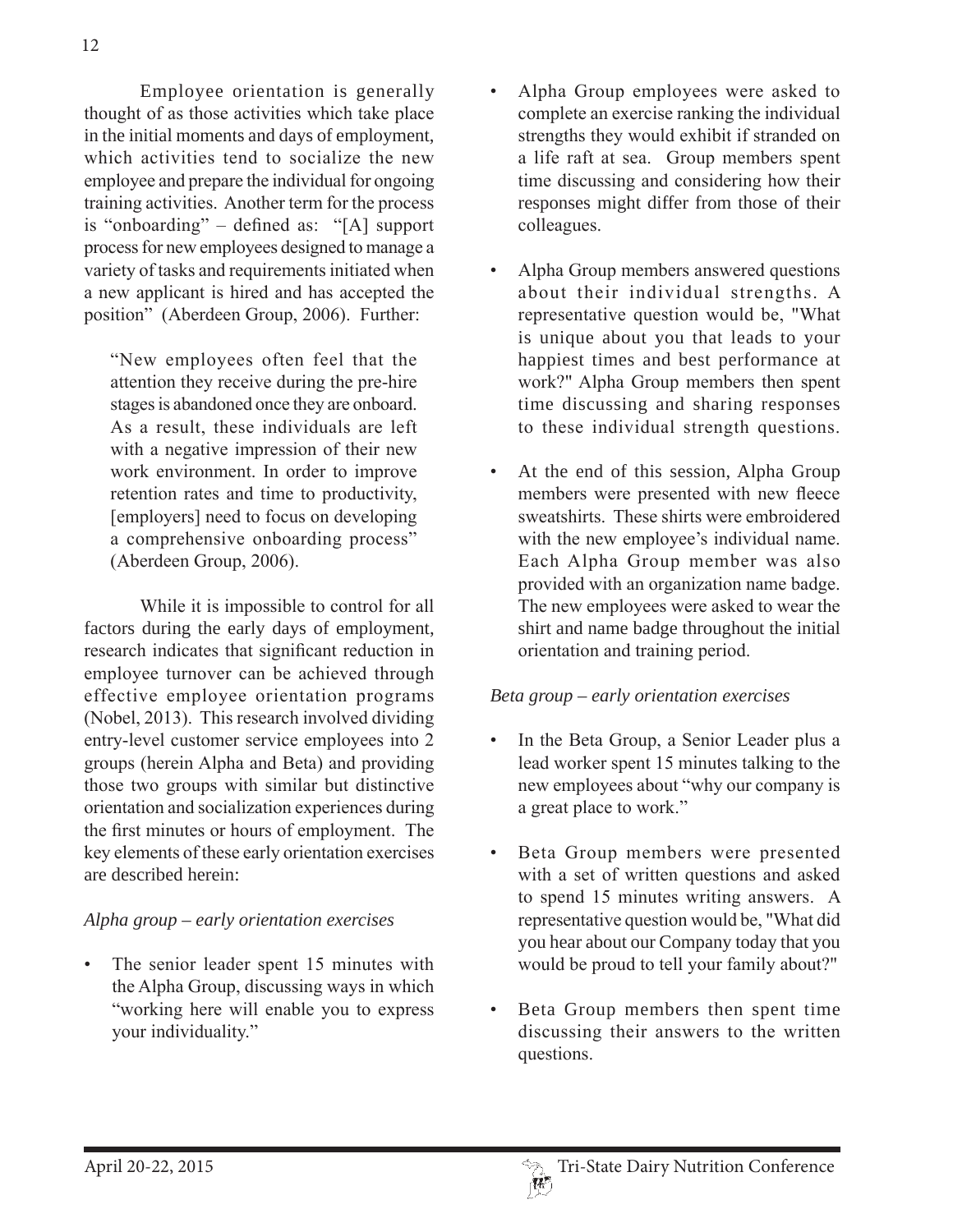Beta Group employees were given fleece sweatshirts embroidered with the company name. They were also presented with a company name badge. Beta Group members were asked to wear the shirt and name badge throughout the initial orientation and training period.

# **Results for Alpha Group and Beta Group, Application**

While similar, the initial orientation and socialization experiences of the Alpha and Beta employee groups varied in the focus. Alpha Group activities focused more on the employee. while Beta Group experiences focused on the company and why the employee should be happy to work there.

Alpha and Beta Groups were tracked over the next 7 months. Turnover rate in Beta Group was  $47.2\%$  higher than that of the Alpha Group. Also of note is that the Alpha Group earned significantly higher customer satisfaction scores during the 7 months than those in the Beta Group (Cable, 2013; Nobel, 2013).

These results can be applied to the dairy farm setting. A dairy farm that is able to significantly reduce worker turnover by a basic change in focus will likewise reduce the high labor costs associated with turnover. Similarly, increased customer satisfaction rates, a result of higher worker satisfaction and better training can translate into better cow care conditions and improved key performance indicators (**KPI**).

# **Establishment of Orientation and Training Protocols**

Farm employers spend significant efforts and resources to carefully recruit candidates, interview, check references, evaluate, and select a new employee. Best practices in regard to the hiring process are beyond the scope of this paper, but such protocols should be established and followed to increase the likelihood that the best candidate is found for the dairy farm position. However, assuming that goal is achieved, these efforts can quickly dissipate without making the effort to get that new employee off to a good start on the very first day (or before) through a carefully planned orientation and training plan.

When the employment offer has been accepted, a start date should be agreed upon as soon as possible. Inform the employee of what will happen on the first day of work. Clearly communicate when they are expected to arrive.

While it may seem fundamental to the dairy farm employer, new workers are assisted by providing the answers to basic questions common among new employees. The farm employer should send new employees a letter by US mail or an e-mail with the answers to what might seem like very elementary questions such as the following:

(1) **What should I wear?** Provide guidelines on footwear, gloves, or other appropriate attire. More and more, new farm employees do not have farm backgrounds and need guidance so that they arrive for the first day of work appropriately attired. Particularly in dairy operations, there are biosecurity guidelines and some attire may be provided. Inform the new employee that they will be trained on these biosecurity procedures. Dairy farm employers should not assume that new employees know what they should wear to work.

(2) **Should I bring my lunch or snacks**  and beverages? Some farm work sites provide a noon meal, or snacks and beverages. Others do not. Some groups of farm workers stop in town for lunch each day. Let that new employee know what the practice is at the farm and what they should bring to work.

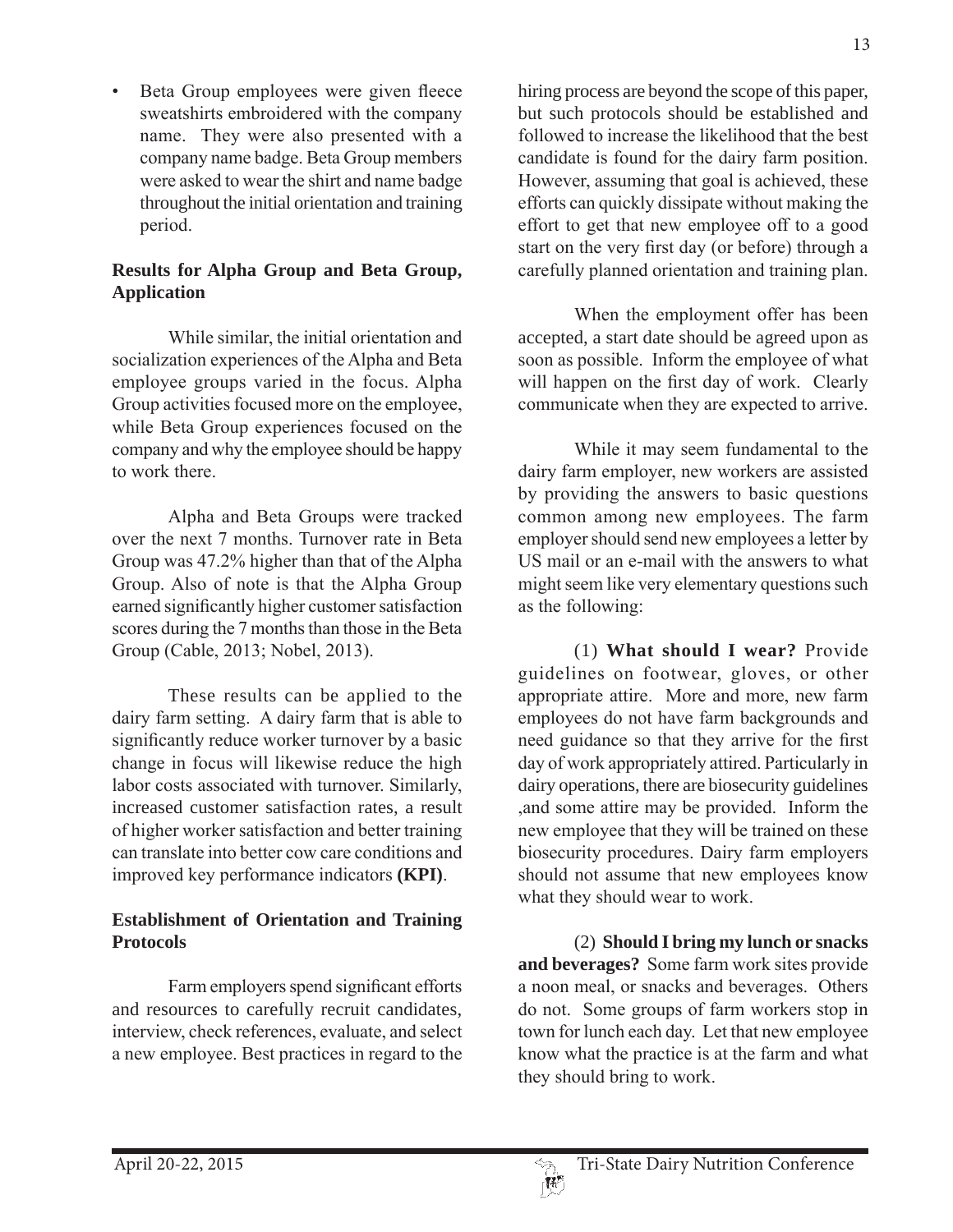(3) **Vehicles and parking questions:** If the new employee is expected to have a vehicle to use in the position, this should have been communicated during the pre-employment process. Other employees may have concerns as basic as where they are expected to park at the farm site. Provide this information.

(4) **What documents should I bring**  on my first day of work? The new employee will complete a Form I-9, as well as other basic forms on the first day of work. Inform the new employee of what documents should be brought to work on the first day to assist in completing these forms necessary for compliance with state and Federal law. Consult the US Citizenship and Immigration Services (USCIS) website:  $http://www.us-immigration.com/?utm$ source=bing-yahoo&utm\_medium=cpc&utm\_ campaign=uscis-srch&utm term=usci for the most current I-9 forms and instructions. Note however, filling out forms and paperwork should not be the first on-the-job activity. Instead, follow the protocols of the Alpha and Beta Group research – focus on the new worker, what skills they bring to the workplace, and the personal satisfaction they will achieve on the farm. Paperwork and forms can be completed later.

(5) **What should I bring (or not bring) to work?** If the employee is expected to have a cellphone, that should be communicated. Some employees may need to be instructed that electronic music devices cannot be used on the iob. Likewise, if the farm is tobacco or smokefree, the new employee should be so instructed.

(6) What will I do on my first day of **work?** Tell the new employee what they will do on the first days (or weeks) of work. Confirm that work hours (including break policies) have been clearly communicated. Provide a general outline of initial orientation and training activities. This

will decrease the new employee's apprehension or confusion and help to get the new employee off to a good start with a planned orientation program, as well as initial and ongoing training opportunities.

### **First Day on the Dairy Farm**

The new employee should be promptly greeted on the first day of work. Employers should not make the mistake of saying to the new employee – in essence – "we forgot you were coming, we're not really prepared for you, just follow this guy around today, and we'll check back with you later." Introduce the employee to other workers and family members. Nametags can be very helpful to the new person, as it can be very confusing when meeting multiple people in the early days of employment. Immediately, show the new worker the location of restrooms and break areas. Until the employer is certain that the new employee has been thoroughly trained in farm safety practices and procedures, the new employee should be accompanied by a properly trained person.

#### *Name tags/badges:*

Even smaller dairy farm employers should consider having laminated clip-on photo identification name badges for all owners and employees. Recall the Alpha Group orientation protocols. There are a variety of systems that can generate badges. Such identification increases worker socialization, and farm security and biosecurity protocols are enhanced when each individual present on the farm is clearly identified

### **The First Day of Work – Expectations of Millennials**

There is an increasing volume of research regarding the expectations of millennials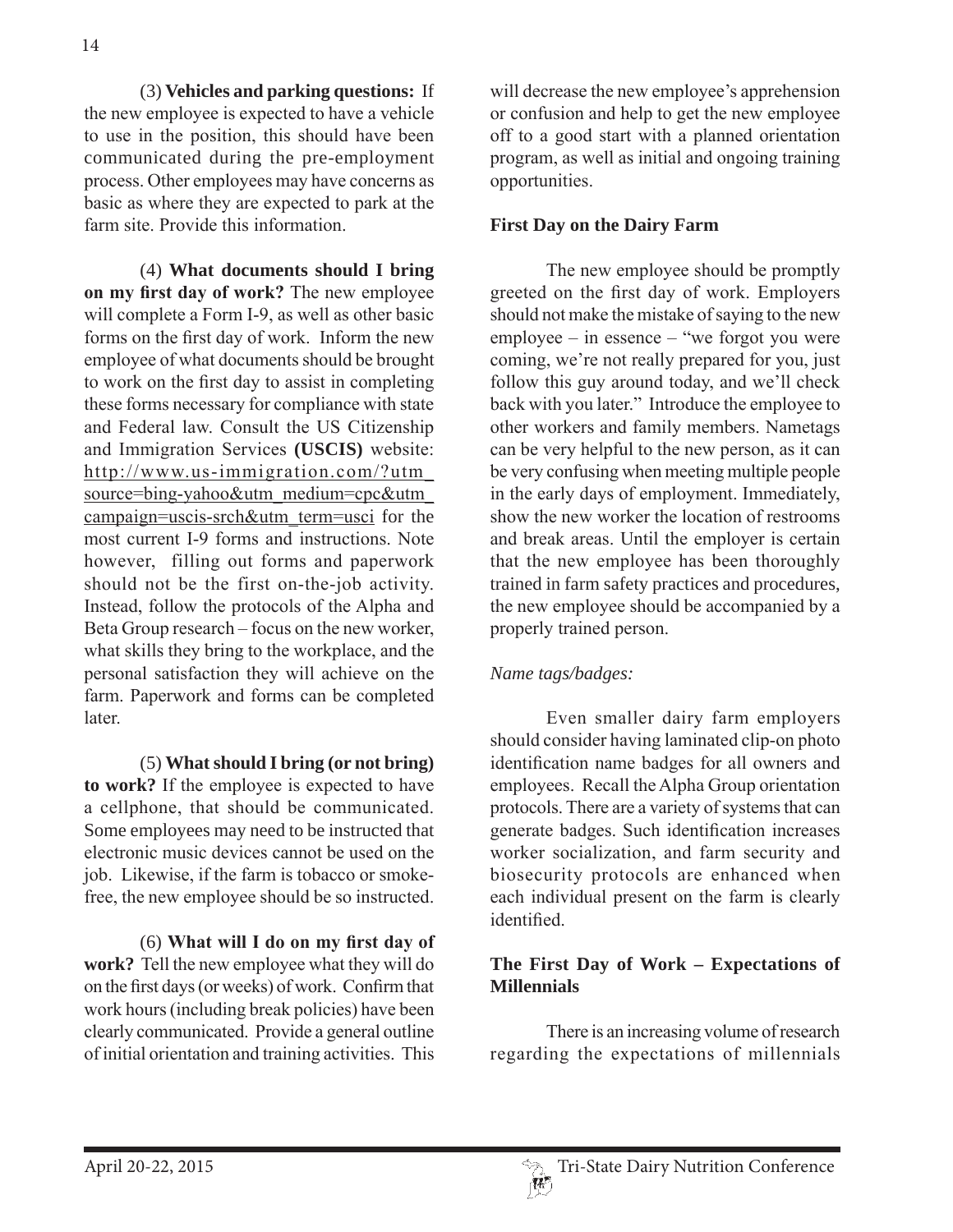(defined as persons born during the period  $1981$ through 1996) in the workplace (Friedell et al., 2013). One commentator summarized the expectations of millennials after the first day on the job in the form of 4 key questions to which these new workers should have good answers.  $(**Chester**, 2013).$ 

- 1. Why did they hire me for this job?
- 2. Will I enjoy working here?
- 3. Are any of my coworkers "friend" material  $-$  or in other words, have I made a personal connection with someone else who works here?
- 4. Who can I talk to about my general questions and concerns?

The dairy farm employer should plan the first hours of the employment experience so that the new worker has positive answers to these questions at the end of the day.

In summary, at the end of the first day, the new employee should be asked if there are any questions or concerns. Offer the new employee assurances about how the first day went, and again offer information about what will happen in those early days of orientation and training.

# **Further Planning: Orientation and Training Programs**

## *Orientation programs*

All employees need orientation and training as they begin new employment. While training is an ongoing process that continues throughout employment, the orientation phase begins with the first day on the job and is generally completed within the first week or so of employment. That first day on the job will fly by quickly. The smart farm employer will have a plan in place for employee orientation and training.

### *Purposes of farm employee orientation*

Employee orientation helps employees become socialized to the farm business which helps to reduce a new employee's natural anxiety that comes with starting any new job. A new employee who becomes comfortable in the workplace is more likely to develop and maintain a positive attitude toward the job and the employer. This positive attitude translates into earlier and higher productivity. When the new worker is assisted in becoming quickly familiar with the work environment, the stress level decreases and the individual is better able to learn new job duties, skills, and expectations. This socialization aspect of employee orientation prepares a new worker for job training. If a new employee is relieved of general stress and worry, that individual is able to concentrate and absorb substantive information about new job assignments and tasks.

## *Planning and content of the orientation program*

If the dairy producer has not previously conducted an employee orientation program, planning may seem like an overwhelming task. One way producers can think about orientation is to consult with current employees for input. Current employees should be surveyed regarding what they wish they had been told when they first started working on the farm. The producer should ascertain what current employees view as important information for newcomers. Every farm business is different, but some possible content areas to consider including the following:

 **Farm Background and Overview:**  Provide new employees with the dairy farm's story – the history and development of the farm business. This should include information about key people in the farm's history, as well as present-day leadership. Share the dairy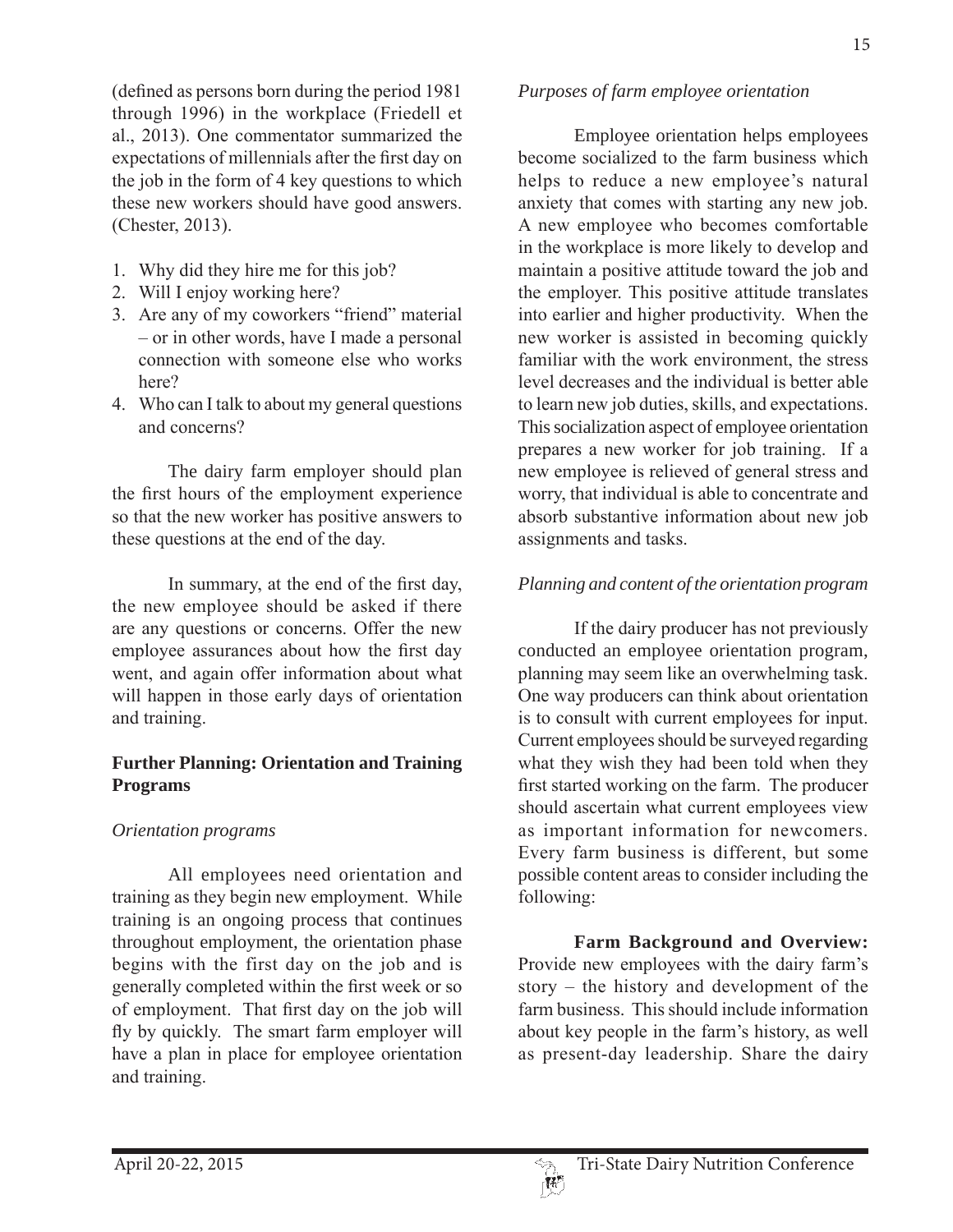farm's mission statement, goals, and objectives. While a dairy farm tour may have been part of the pre-employment process, this should be repeated, perhaps over a series of days as the new employee is introduced to the layout of facilities, fields, and operations. Throughout the process, emphasize the role and importance of the employee in the farm's success.

**Employee Policies:** Even the smallest dairy farm should consider development of an employee handbook or policy document. As part of the employee orientation process, all key policies, compensation, and benefits information should be reviewed. Producers should not just present a new employee with stacks of documents and instructions to read. Orientation is the farm employer's opportunity to review the policies, explain rationale, and provide opportunities for questions or clarification.

**Introductions:** As mentioned earlier, employee identification badges (or even embroidered shirts/apparel) can be very helpful in the farm workplace. Provide new employees with an organizational chart. Provide names of people who visit the farm on a regular basis, such as drivers, veterinarians, suppliers, service personnel, neighbors, or relatives.

**Job Duty Information:** While a position description was most likely discussed during the employment process, this is a key part of the new employee orientation phase. Producers should provide the written position description, and use it as a guide to discuss specific tasks, including training that will be provided to the new employee. Emphasize basic safety and indicate the importance of ongoing safety training and awareness. New employees should be assisted to understand the relationship and importance of the position to other jobs and functions on the farm

# **Who Should Conduct New Employee Orientation?**

To assure a consistent message to new employees, it is useful to have the same person conduct orientation. However, identifying other supervisors or more experienced co-workers to participate in the process will also assist in the socialization aspect of orientation. All members of the farm orientation team should be those who will share a positive attitude with the new employee. Especially during the early days of employment, the new worker needs to hear constructive, upbeat messages geared toward making those good, early impressions.

## **Outcomes – Conclusion**

A well-planned orientation program takes an investment of time and effort on the part of the dairy farm employer. Providing a positive orientation experience during the early hours and days of employment sets the stage for a satisfying, long-term employment relationship on the farm. Surveys show that employees find job satisfaction when they feel that they are being treated with respect. The dairy producer who treats the new employee with respect from the very beginning will reduce turnover and labor costs while increasing productivity and profits, resulting in long-term employment relationships of benefit to all, especially the cows.

#### **References**

Aberdeen Group and Human Capital Institute. 2006. Onboarding benchmark report. Aberdeen Group, Inc., Boston, MA. http:// www.hreonline.com/pdfs/10022002Extra-Aberdeen report.pdf.